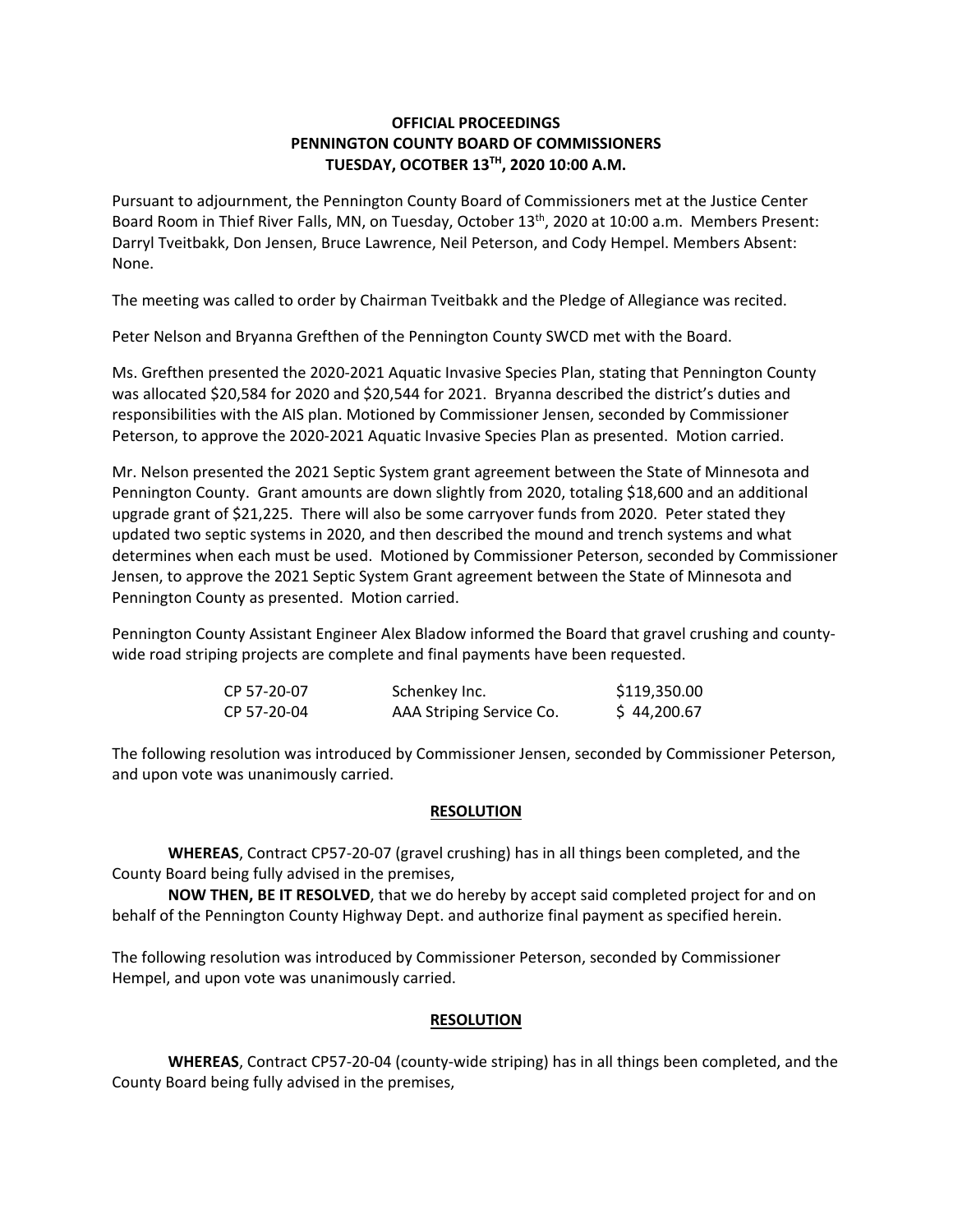**NOW THEN, BE IT RESOLVED**, that we do hereby by accept said completed project for and on behalf of the Pennington County Highway Dept. and authorize final payment as specified herein.

Mr. Bladow presented the following updates on County projects:

- Mark Blvd. Bridge the sidewalk on north side has been poured and the east side curb is done. Structure‐wise the bridge is done, with paving yet to be done on both east and west sides. The bridge opening is still dependent on weather conditions.
- ‐ Challenger roundabout traffic congestion has improved and seems to be working well considering the additional traffic due to school bussing being suspended.

Chief Deputy Sheriff Seth Vettleson met with the Board and presented two employment matters.

Motioned by Commissioner Lawrence, seconded by Commissioner Jensen, to approve the transfer of Briana Vosen from Part‐Time Correctional Officer to Full‐Time Correctional Officer effective October 14<sup>th</sup>, 2020. Motion carried.

Motioned by Commissioner Jensen, seconded by Commissioner Lawrence, to approve the transfer of Jon Erickson from Part-Time Deputy Sheriff to Full-Time Correction Officer effective October 1st, 2020. Motion carried.

Mr. Vettleson presented and read a resignation letter from Full‐Time Corrections Officer Jarrin Gunderson, effective October 13<sup>th</sup>, 2020. Mr. Gunderson recently accepted a position with the City of Thief River Falls Police Dept. and he thanked the county for the opportunity and experience gained in his time here. Motioned by Commissioner Jensen, seconded by Commissioner Peterson, to accept the resignation of Jarrin Gunderson effective October 13<sup>th</sup>, 2020. Motion carried.

Emergency Management Director Erik Beitel presented to the Board one of seven electro‐static disinfectant guns purchased with CARES grant funding, which will be used to counter the spread of COVID‐19 in County buildings. Each treatment will cover 2,300 square feet and areas will be disinfected based on traffic counts.

Mr. Beitel presented an update on behalf of the CARES Grant Committee, stating that Round 1 of the grants resulted in a total distribution of \$753,471.91. Round 2 grant guidelines were distributed for review and grant applications are being taken as of October 12<sup>th</sup>, 2020. It was noted that the City of Thief River Falls has until November 15<sup>th</sup>, 2020 to spend their CARES funding, and it is still unknown if they will forward any funds to Pennington County. To date county expenses related to COVID‐19 are estimated at \$240,000, with \$600,000 in CARES funds set aside for such expenses.

County Assessor Carl Bruzek met with the Board and stated that the MN Dept. of Revenue has recommended that every county have a written abatement policy, so he will work with the County Auditor‐Treasurer and the County Attorney to draft a policy for Pennington County.

Mr. Bruzek stated that the MN Dept. of Revenue's four‐year appointments for all County Assessors expires at the end of 2020, and their reappointment process begins with the County Boards first reappointing their County Assessors. The following resolution was introduced by Commissioner Lawrence, seconded by Commissioner Hempel, and upon vote was unanimously carried.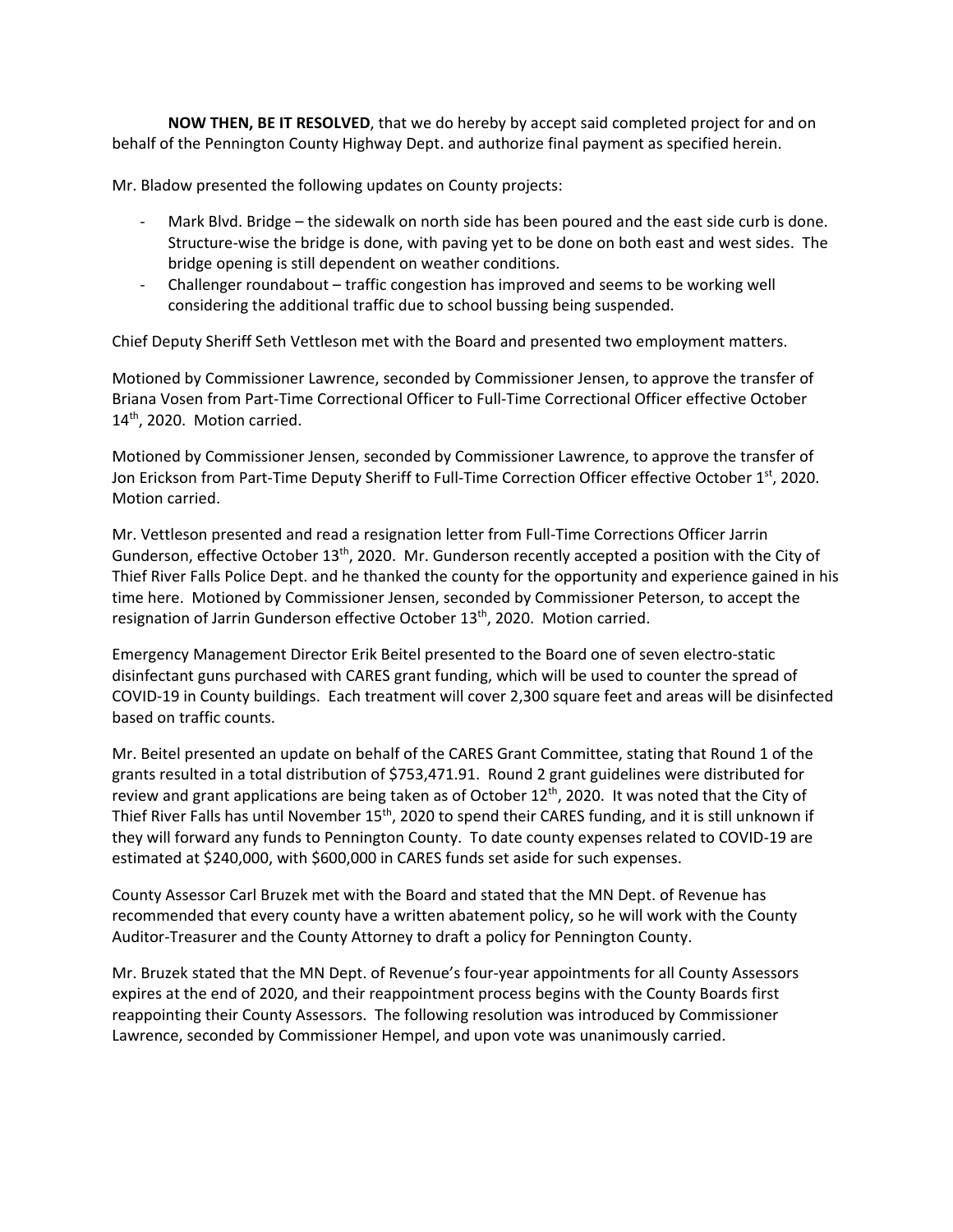#### **RESOLUTION**

**WHEREAS**, the Minnesota Department of Revenue must confirm the appointments of all County Assessors in the State of Minnesota; and

**WHEREAS**, the State appointments of all Minnesota County Assessors are for four‐year terms, and those terms expire December 31<sup>st</sup>, 2020; and

**WHEREAS**, the Minnesota Commissioner of Revenue must confirm the reappointment of County Assessors before becoming effective on January  $1<sup>st</sup>$ , 2021, and in advance must receive a resolution from each County approving the reappointment of their County Assessor for a four‐year term.

 **THEREFORE, BE IT RESOLVED**, that the Pennington County Board of Commissioners does hereby approve the reappointment of Carl Bruzek as Pennington County Assessor for a four‐year term beginning on January  $1<sup>st</sup>$ , 2021 and ending December 31 $<sup>st</sup>$ , 2024.</sup>

Motioned by Commissioner Jensen, seconded by Commissioner Peterson, to close the County Board meeting at 10:54 a.m. pursuant to MN Statute 13.05, Subd. 3(b). Motion carried.

Motioned by Commissioner Hempel, seconded by Commissioner Peterson, to reopen the County Board meeting at 11:13 a.m. Motion carried.

Motioned by Commissioner Hempel, seconded by Commissioner Lawrence, to approve the Assessor's proposal as discussed in closed session. Motion carried.

County Coordinator Kevin Erickson presented an annual operational grant agreement between the MN Dept. of Veterans Affairs and Pennington County.

The following resolution was introduced by Commissioner Lawrence, seconded by Commissioner Jensen, and upon vote was unanimously carried.

#### **RESOLUTION**

**BE IT RESOLVED**, by Pennington County Board of Commissioners that the county enter into the attached Grant Agreement with the MN Dept. of Veterans Affairs (MDVA) to conduct the following program: County Veterans Service Office Operational Enhancement Grant Program. The grant must be used to provide outreach to the county's veterans; to assist in the reintegration of combat veterans into society; to collaborate with other social service agencies, educational institutions, and other community organizations for the purposes of enhancing services offered to veterans; to reduce homelessness among veterans; and to enhance the operations of the county veterans service office, as specified in MN Statutes 197.608 and MN Laws 2019, Chapter 10, Article 1, Section 37, Subd. 2. This Grant should not be used to supplant or replace other funding.

**BE IT FURTHER RESOLVED**, by the Pennington County Board that Stephen Stone – CVSO, and Darryl Tveitbakk – Chairman, be authorized to execute the FY2021 CVSO Grant Agreement for the above‐mentioned program on behalf of the County.

Motioned by Commissioner Jensen, seconded by Commissioner Hempel, to approve a three‐year professional services proposal from Government Management Group to prepare the Pennington County Central Services Cost Allocation Plan for years ending 2020, 2021, and 2022 at a cost of \$3,250 per year. Motion carried.